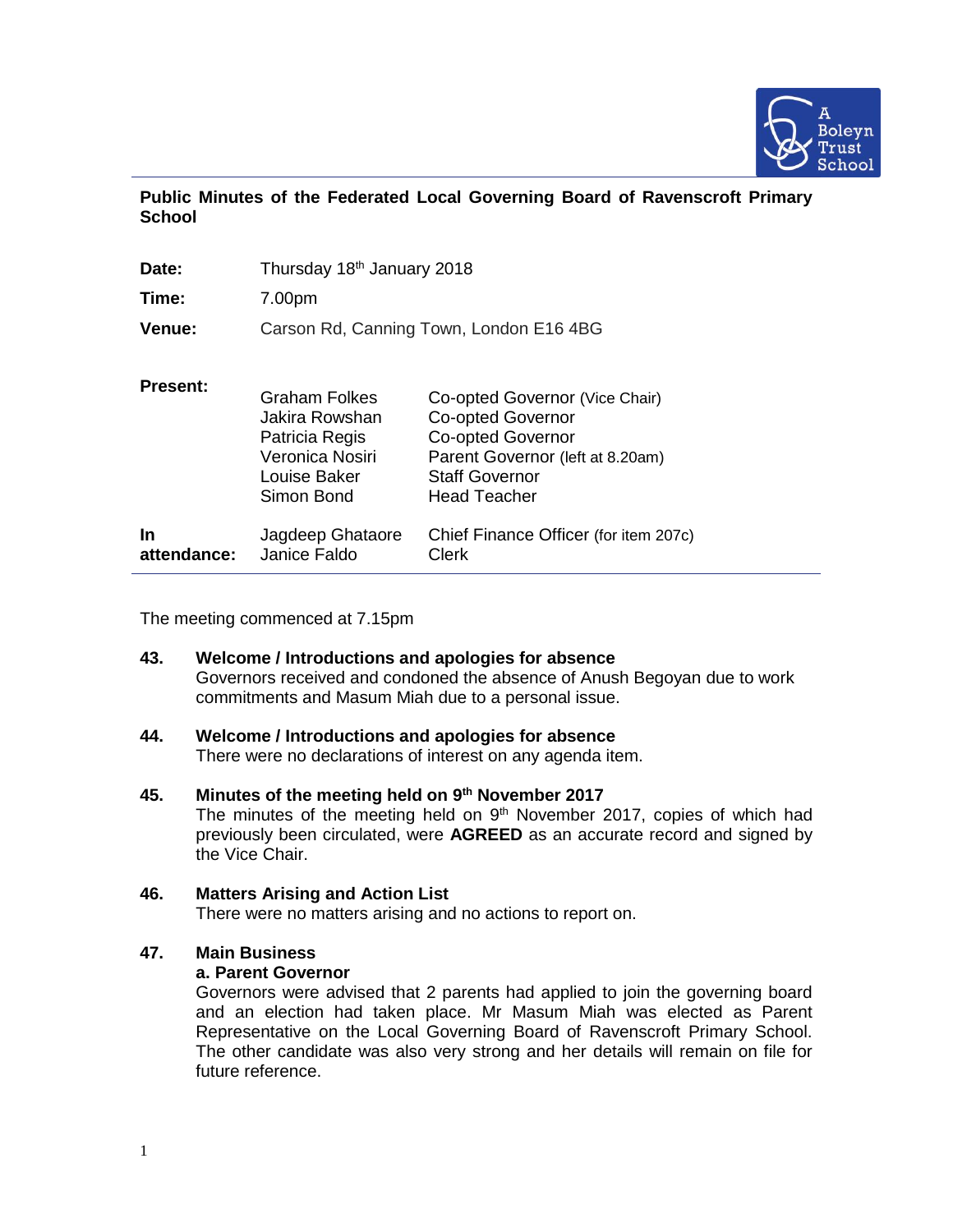# **b. Head Teacher Report**

Governors considered the report of the Head Teacher and the following points were highlighted:-

- The school newsletter has been distributed to parents informing them of the outcome of the Parent Governor election.
- 9 members of agency staff have been identified as being strong candidates to be employed directly by the school. 6 of these have accepted the position to start on 1<sup>st</sup> March. Being as they have worked at the school for at least a year, no placement fee will be incurred via the agency.
- Due to lack of demand for nursery places, classes were reduced from 4 to 3 in September 2017. Due to this reduction the nursery teacher was not replaced when she left the school. However, due to recent applications for places in nursery provision, these two classes will be reinstated from 29<sup>th</sup> January. They will be covered by a HLTA (Higher Level Teaching Assistant) with support from the Assistant Head Teacher subsequently no further cost to the staffing budget. As nursery provision is not compulsory the school will not be accepting children from areas outside the local community who have been identified with SEN. The school will concentrate on local families with children who have SEN.

# **c. Chief Finance Officer Report**

The Chief Finance Officer gave a verbal update on the position of the budget for the first quarter of 2017-2018 and highlighted the following points:-

- An audit has taken place and accounts have been published.
- The end of year surplus was £145,622.
- $1/50<sup>th</sup>$  of the building valuation has to be charged to the accounts. The depreciation this year is expected to be £114,000.
- Current year funds will be used for the current pupils in the school.
- The school has taken the decision to use agency to staff the Resource Provision therefore the agency budget is higher than other schools in the Trust. However the staffing budget is lower. Although the budget is forecast as £100,000 more than budgeted for, the pupil lead funding GAG (General Academies Grant) is £108,000 more than originally budget. The total percentage of the staffing budget is 80% which is manageable.
- The school is currently staffed to manage the additional admissions over the next two years.
- The school is expecting to overspend on the curriculum budget as staff are purchasing items for the whole year.
- The Buildings & Maintenance and Professional Services budget should meet expected and is likely to underspend.
- The end of year surplus is expecting to be £23,313.00

Governors asked and received clarification on the depreciation of the building valuation charged to the budget. This is for the cost of replacing an asset with its modern equivalent asset, minus deductions for physical deterioration and is a legal requirement.

**Q.** Is interest received on the money which has been put aside for depreciation? **A.** Yes.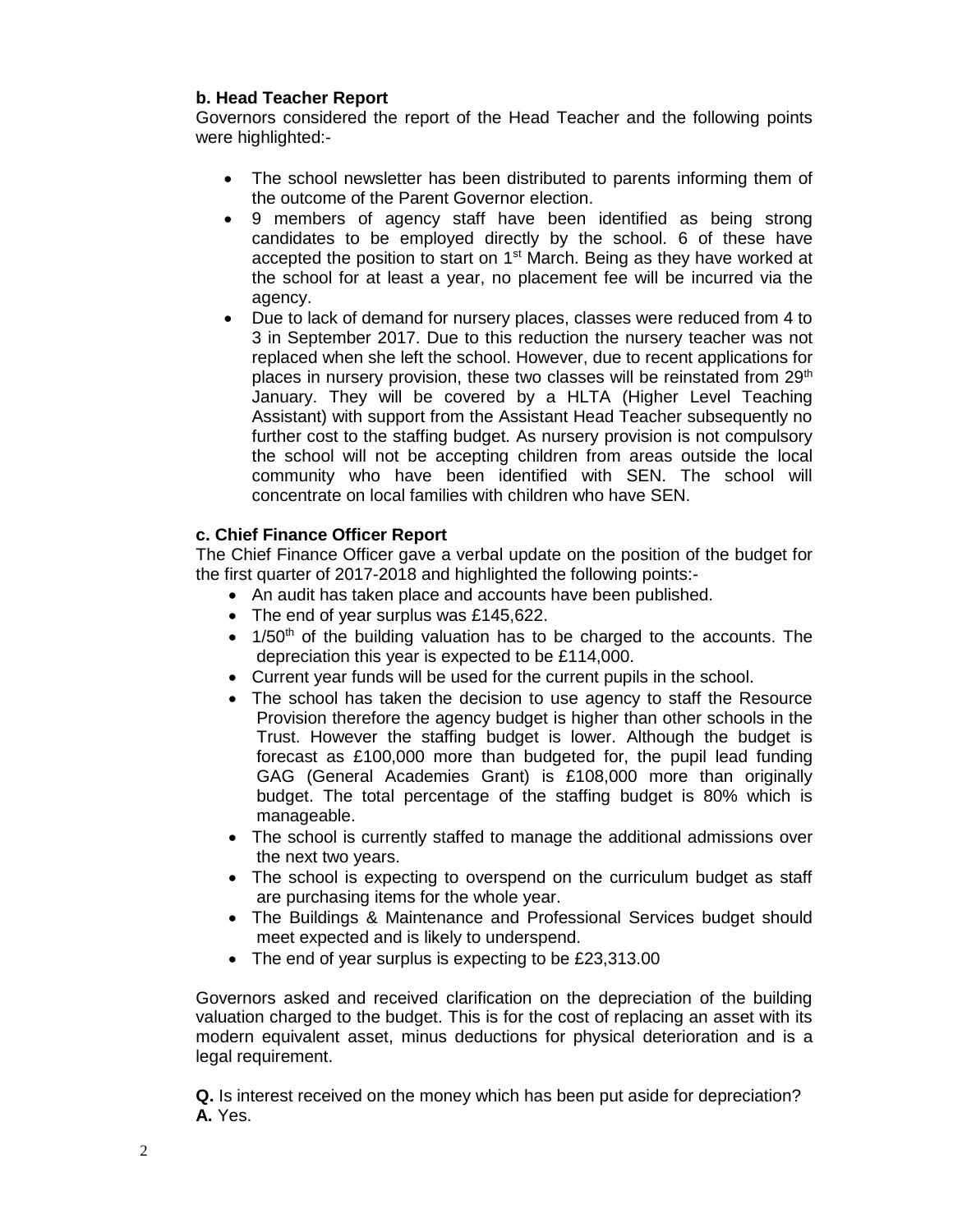**Q.** Do you share staffing with other schools within the Trust?

**A.** No, as the school is sufficiently staffed in all areas.

# **d. Pupil Premium Report Update**

As per request at the previous meeting governors noted the Pupil Premium report for 2016/17 and the following points were highlighted:-

- From the total number of pupils on roll of 622, 135 (23%) are eligible for pupil premium. This is a reduction of 57 pupils from 2015/16 due to families not meeting the criteria for claiming benefits
- The total funding received was £253,440 at reduction of £20,000 from 2015/16. Although funding was £253,440 the school has spent £299,100 on interventions to support the pupils' attainment.
- Along with interventions across the school, funding was utilised in Year 5 and 6 to provide quality teaching to smaller class sizes by splitting 3 classes in to 3 and across the whole school be SLT addressing gaps in knowledge and understanding to diminish the difference in pupils' attainment.

### **e. Governor Code of Conduct**

Governors noted the Code of Conduct which had been adapted to meet the Trust's articles of association and scheme of delegation. Governors noted their core strategic functions and their roles and responsibilities.

### **DECISION**

• All governors in attendance **AGREED** and signed to abide by the Code of Conduct.

#### **f. Compliance with Publishing Governors' Information of Website**

Governors noted that the school is compliant with the statutory requirement to publish governors' details on Edubase. Governors were advised that all governors' information is also accessible on the school's website.

#### **g. Governors Forum**

It was noted that Asha Choolhun would represent the Trust at Governors' Forum meetings.

### **h. Link Governors**

#### **DECISION**

• Governors discussed and **AGREED** the following link areas:-

| Safeguarding                 | Veronica Nosiri |
|------------------------------|-----------------|
| <b>Looked After Children</b> | Pat Regis       |
| Training                     | Louise Baker    |
| <b>English and Maths</b>     | Anush Begoyan   |

*Veronica Nosiri left the meeting at this point.*

#### **i. NPW Representative**

It was noted that the Trust has representation for attendance at general meeting of NPW.